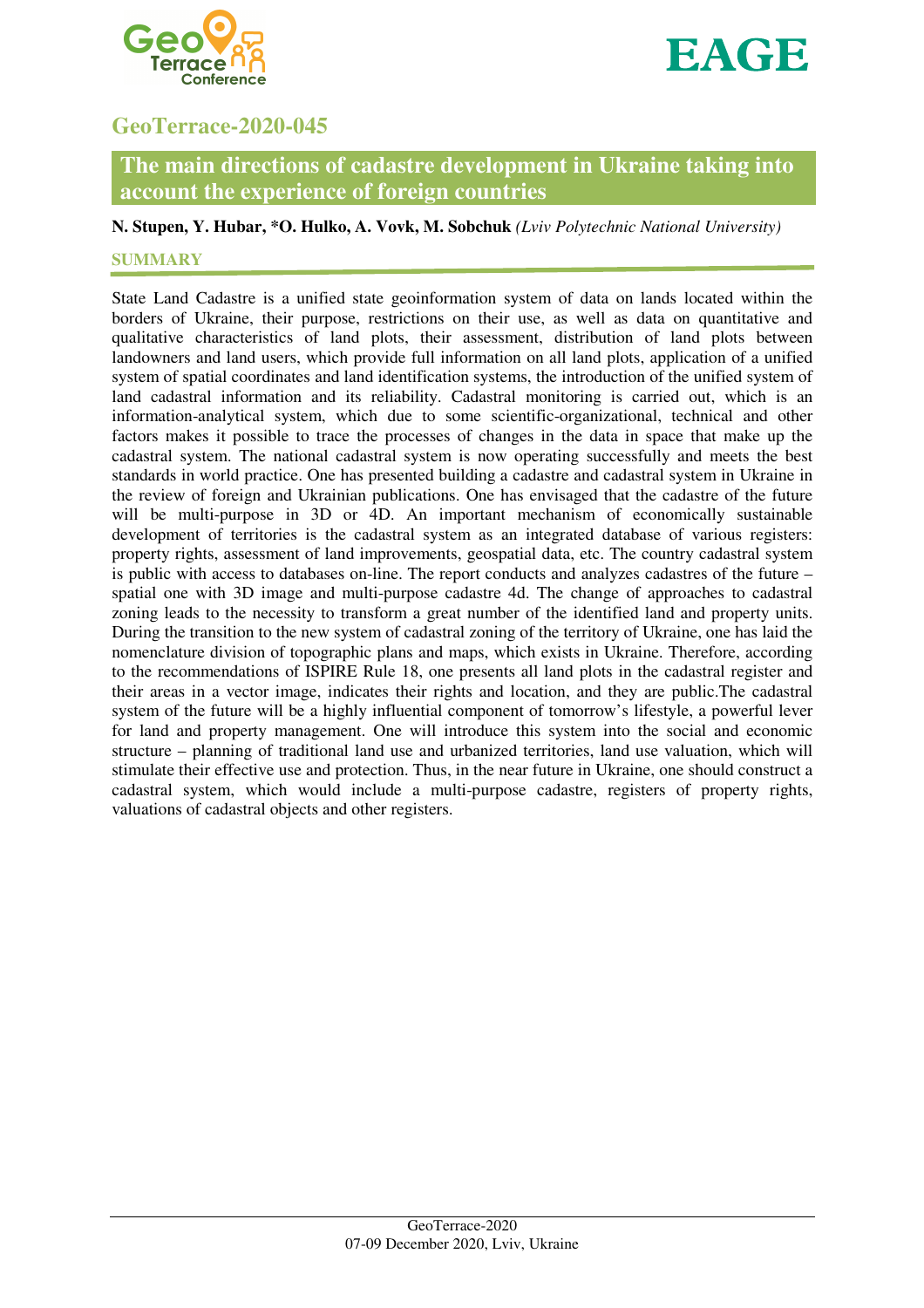



### **Introduction**

In April 2020, the Supreme Council opened access to the State Service of Ukraine for Geodesy, Cartography and Cadastre. On this basis, the World Bank has expressed a desire to assist in conducting a technical audit of the StateGeoCadastre (The website: Finance.ua., 2020). State Land Cadastre is a unified state geoinformation system of data on lands located within the borders of Ukraine, their purpose, restrictions on their use, as well as data on quantitative and qualitative characteristics of land plots, their assessment, distribution of land plots between landowners and land users, which provide full information on all land plots, application of a unified system of spatial coordinates and land identification systems, the introduction of the unified system of land cadastral information and its reliability (Perovych, Ludchak & Hulko, 2018). Recently, there have been significant institutional changes in industries that have traditionally remained in state ownership and management. Providing regulation and control over the activities of infrastructure facilities, governments transfer them to business for temporary long-term use (Stupen et al., 2014). Cadastral monitoring is carried out, which is an information-analytical system, which due to some scientificorganizational, technical and other factors makes it possible to trace the processes of changes in the data in space that make up the cadastral system. This applies in turn to issues related to the geospatial change of land use, the location of which is fixed by cadastral numbers and geodetic coordinates; in the dynamics of changes in the qualitative parameters of land resources; in the dynamics of changes in property rights to the site (terms of agreements, etc.) ( Perovich, L.M, & Vinarchik, L.V, 2009). The national cadastral system is now operating successfully and meets the best standards in world practice. In the official report for the World Bank, all international experts, who conducted a comprehensive inspection of the newly-introduced cadastral system, made such a conclusion (The website of the State Service of Ukraine for Geodesy, Cartography and Cadastre of Ukraine, 2013). One has presented building a cadastre and cadastral system in Ukraine in the review of foreign and Ukrainian publications. One has envisaged that the cadastre of the future will be multi-purpose in 3D or 4D. An important mechanism of economically sustainable development of territories is the cadastral system as an integrated database of various registers: property rights, assessment of land improvements, geospatial data, etc. The country cadastral system is public with access to databases on-line. The report conducts and analyzes cadastres of the future – spatial one with 3D image and multi-purpose cadastre 4d (Perovich, 2016).

#### **Materials and methods of investigation**

The research materials are land and cadastral data based on methodological techniques of scientific abstraction, synthesis, and analysis of certain elements (Tykhenko, 2018). The change of approaches to cadastral zoning leads to the necessity to transform a great number of the identified land and property units. During the transition to the new system of cadastral zoning of the territory of Ukraine, one has laid the nomenclature division of topographic plans and maps, which exists in Ukraine. One applied a similar approach to the division of territory as in the United States of America. When Ukraine enters the European space, there is the need of compliance with European standards and requirements as to land relations. ( Hubar, Yu.,2020). Therefore, according to the recommendations of ISPIRE Rule 18, one presents all land plots in the cadastral register and their areas in a vector image, indicates their rights and location, and they are public.

#### **Initial and geological data**

 In the 21st century, the use of maps and obtaining paper documents on land is no longer relevant because this process takes a lot of time and resources for the state and land users. One has stopped using these procedures after creating the cadastral map of Ukraine in 2013. The adoption of the law on cadastral maps forced to change the situation and start systematizing the data. However, this task was not easy. Considering the State Service of Ukraine for Geodesy, Cartography and Cadastre data, one has approximately digitized 17 million land registers and acts. The World Bank donor-funded project has allowed surveying the lands of Ukraine for 7 years, which is the most accurate in recent decades. The major feature of the cadastre is operational efficiency, which is created to guarantee the protection of land ownership. People do not need to go to certain authorities to get information, as it is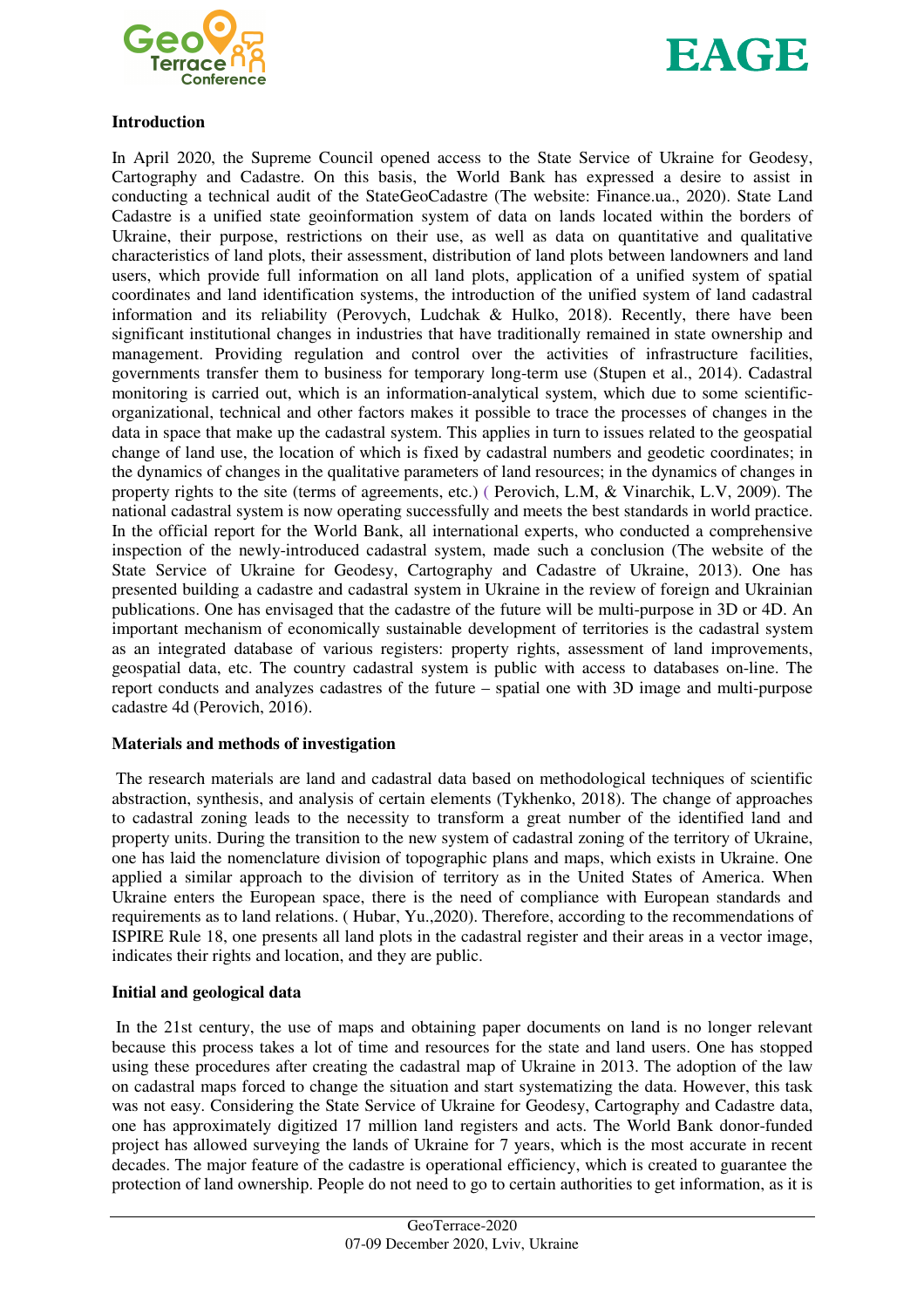



stored in the public domain. One enters, checks, systematizes, and organizes the information in this database according to the unified, clearly defined rules (The website of AGGEEK, 2017). According to the State Service of Ukraine for Geodesy, Cartography and Cadastre of Ukraine, one has carried out the State Land Cadastre, taking into account the best world standards. There has been a reduction in the cost of registration of plots by 2/3, while one has significantly reduced the registration time. This fact has led to a decrease in such phenomena as corruption. This set of the State Land Cadastre makes it possible to obtain the necessary information about plots throughout our country quickly. The structure in the cadastral system of our state should be based on the best studies of all cadastral systems in world leading countries, taking into consideration such factors as legislation, available material and technical base, technological approaches as well as national traditions, which are not less important. The conducted research shows that most European countries have developed and improved a multipurpose cadastre in order to restore property rights. They argue that the successful practice of implementing this cadastre in other countries allows identifying various strengths and weaknesses for these statements. (Tykhenko, O. 2018).

### **Results of investigation**

 At the end of 2019, the content of the State Land Cadastre was 73% of the total land plots. In Ukraine, there is a two-component cadastral registration system, where the system of state land cadastre has the function of cadastral accounting of land plots, and the State Register of Rights – registration of rights. Legal functions are of vital importance among the main functions of the cadastral registration system, as they ensure the registration of the legal state of land plots. The most common types of cadastral registration systems are act and title ones. Considering the cadastral registration system Deeds recording, one enters a record of a contract for the transfer of property rights into the register as any private agreement (for instance, by a notary). The state does not hold any responsibility for these agreements. The essence of this system for the registration of acts is in the receipt and recording of documents certifying such a thing as a separate transaction (purchase or sale). In this situation, insurance is conducted in parallel. Cadastral registration system Title registration ("registration of rights or titles") is a system that registers the facts of the agreement itself, as well as the rights and restrictions that were the subject of this agreement, and the property is depicted on special cadastral maps. The main purpose of the title registration system is to provide legal confirmation of ownership and facilitate the transfer of rights from one owner to another.

In world practice, there are three key cadastral systems:

- is a classic title land registration system of Torrens, introduced in 1858 in South Australia to protect the interests of landowners, which operates in the United States, Canada, and other Latin American countries.
- Napoleonic (French), expressed by France and its former colonies.
- Prussian, or German Germany and other countries of Central and Northern Europe.

Cadastral reform in Australia is covered in the program "Vision of Cadastre 2034", which does not reveal the main directions of cadastre development. These vectors can be valuable for our country. According to this program, the cadastre, which is multifunctional, is easy to visualize and easy to use. In order to maximize the potential of the cadastre, it is necessary to create more options for the use of cadastral information. Continuous access to a multi-purpose inventory will increase usability by creating an efficient service base that can be the basis for creating new products and services. Easily visualized digital cadastre will create a stronger foundation for understanding land and real estate ownership. In the United States, there is no classical land cadastre system and there is a Public Land Survey System (PLSS), which works closely with the General Land Office (GLO). The Bureau of Land Management (BLM), which administers more than 1 million  $km^2$  and is part of the PLSS Public System, operates to solve essential governmental issues on the creation of energy, transport and other engineering communications corridors, mineral resource development, etc. The German cadastral system has two components: automated property register (ALB) and automated cadastral map (ALK). The ALB maintains a digital property register, which indicates the plot number, owner, street names,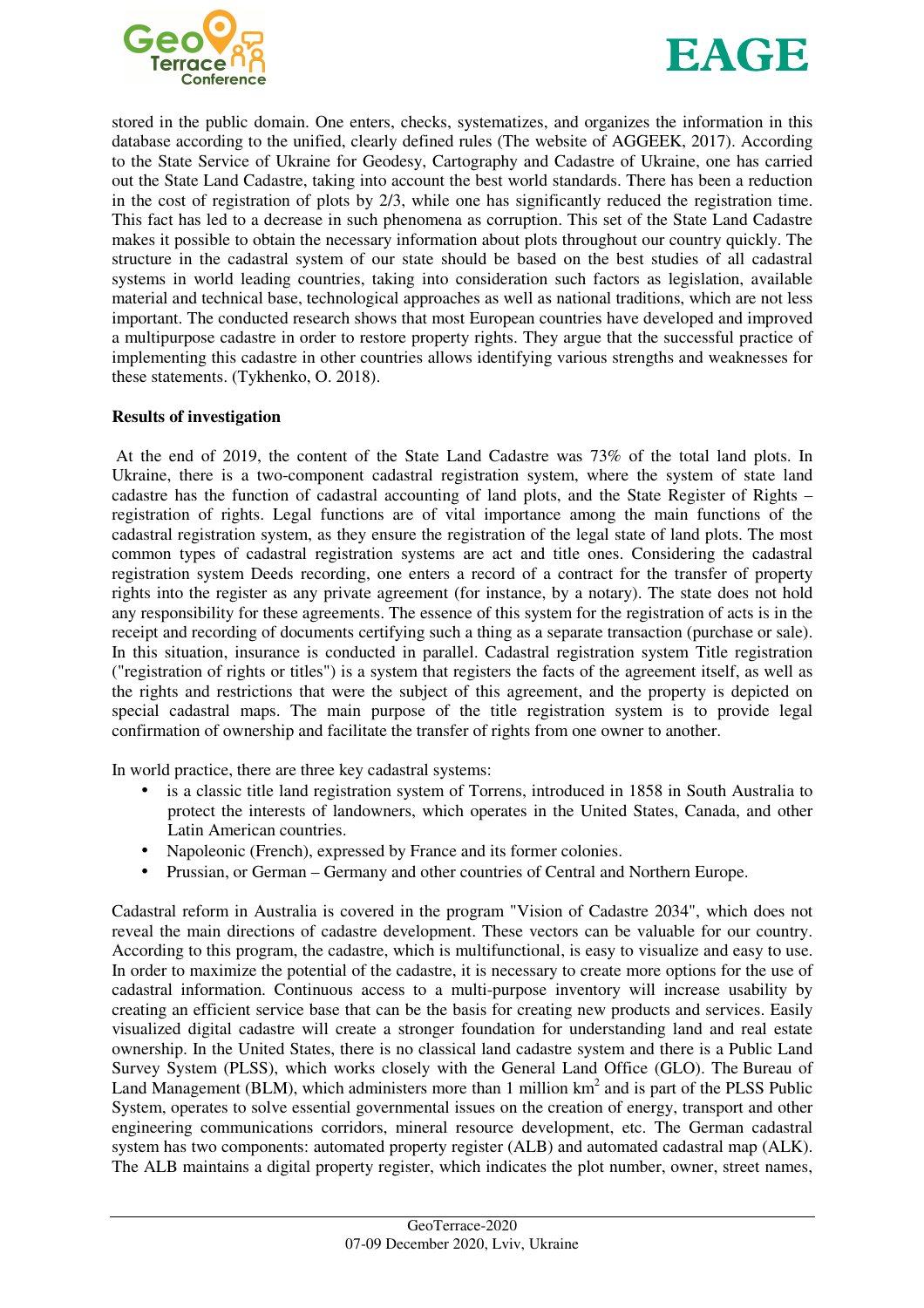



etc. Automated cadastral maps (ALK) also indicate plots, owners, and topography. One applies assessment maps at a scale of 1: 1000. The cadastre in France does not determine the accuracy of the boundaries of land plots, but it is a legal confirmation of the establishment of property boundaries. One sets the boundaries of land plots based on land cadastral surveys. Access to cadastral plans and registration data is provided on-line. The cadastral zoning in Ukraine is based on the territory of certain accounting and property units (land plots) within the administrative-territorial formations (village–city (settlement)–region).

Cadastral, geographic, and satellite systems are also based on the monitoring. The application of these systems allows receiving information requests and timely place on its cartographic basis, to assess the state of the ecological and economic system and forecast its development (Perovich & Hulko, 2019). The carried out experiments have revealed various aspects of cadastral systems, which provide the opportunity to formulate the major trends in cadastre development for the future:

- automation of cadastral processes;
- digitization of information received in diverse periods and in different coordinate systems;
- self-sufficiency of the cadastre.

The above-mentioned principles are fundamental but do not lessen other principles to which the cadastre corresponds. From a functional point of view, the cadastre of the future will need a 3D spatial image because urbanization of territories, development of mountain recreational areas require, on the one hand, determining the location and size of underground structures (tunnels, transport interchanges, parking lots, service facilities, etc.) and, on the other hand, construction of various facilities, such as ski slopes, tourist routes, etc. The cadastre of the future puts on the agenda the problem of direct transfer of the results of field measurements to the cadastral database in real time (on-line), which will automate the process of processing field cadastral information (On approval of the Procedure for the State Land Cadastre, 2012). It will stop duplication of cadastral works and resolve a number of controversial issues regarding the establishment of the geospatial position of cadastral objects. This cadastre is called 4d. Thus, the cadastre of the future is a multi-purpose cadastre 4d. The cadastral system of the future will be a highly influential component of tomorrow's lifestyle, a powerful lever for land and property management. One will introduce this system into the social and economic structure – planning of traditional land use and urbanized territories, land use valuation, which will stimulate their effective use and protection. Thus, in the near future in Ukraine, one should construct a cadastral system, which would include a multi-purpose cadastre, registers of property rights, valuations of cadastral objects and other registers.

Considering the marked difference between the desired and the achieved level of development and production efficiency, one can consider that the solution to this problem is relevant and timely (Stupen et al., 2016).

#### **Recommendations and conclusions**

 Based on the analysis of international experience and prospects for the impact of scientific and technological progress, one has stated that the cadastre of the future should be multi-purpose in 3d or 4d form. The 3d form will provide the image on cadastral schemes, plans, and maps of such important objects as tunnels, underpasses, parking lots, aerial ropeway, etc. The 4d form is essential, which in real time will allow controlling the quality of field cadastral works, ensuring the elimination of their duplication and preventing poor quality determination of the coordinates of boundary markers. Cadastral systems, which will be publicly available on-line play an important role in public life. One will integrate databases of other information registers, in particular, registers of property rights, property estimation, and others into such systems. One has proposed three methodological approaches to improve the existing cadastral zoning system in Ukraine. Classification and codification of administrative-territorial units and land use are performed in accordance with the existing international standards ISO 3166-2 and NACE. For the near future in our country the cadastral system which contains the multipurpose cadastre, registers of property rights has to be formed. As a result of the above, the following are the main factors for the cadastral system in the future: